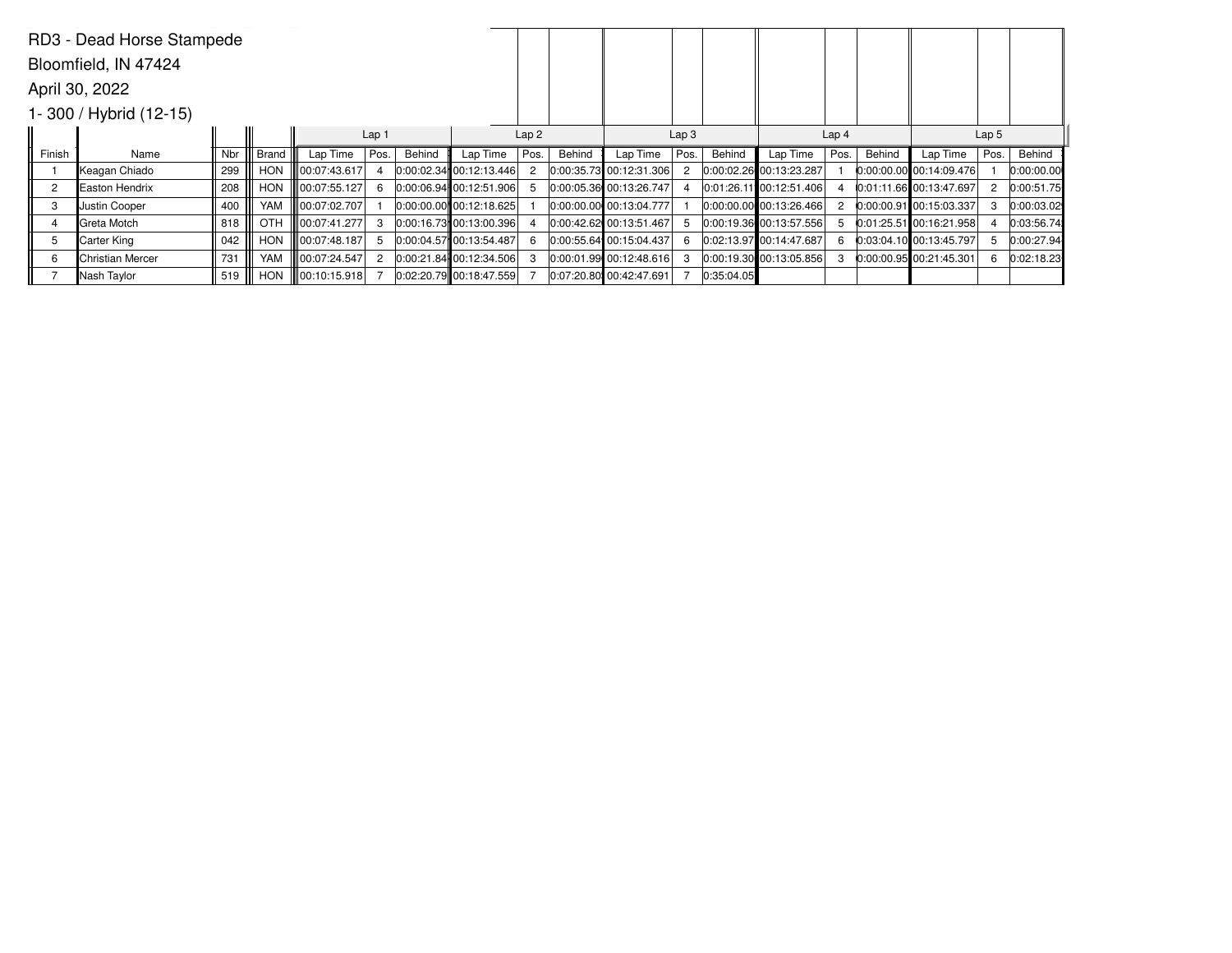|                | RD3 - Dead Horse Stampede |     |              |              |                  |        |                           |                  |            |                         |                  |            |                         |                  |            |                           |                  |               |
|----------------|---------------------------|-----|--------------|--------------|------------------|--------|---------------------------|------------------|------------|-------------------------|------------------|------------|-------------------------|------------------|------------|---------------------------|------------------|---------------|
|                | Bloomfield, IN 47424      |     |              |              |                  |        |                           |                  |            |                         |                  |            |                         |                  |            |                           |                  |               |
|                | April 30, 2022            |     |              |              |                  |        |                           |                  |            |                         |                  |            |                         |                  |            |                           |                  |               |
|                |                           |     |              |              |                  |        |                           |                  |            |                         |                  |            |                         |                  |            |                           |                  |               |
|                | 2 - Super Mini (12-15)    |     |              |              |                  |        |                           |                  |            |                         |                  |            |                         |                  |            |                           |                  |               |
|                |                           |     |              |              | Lap <sub>1</sub> |        |                           | Lap <sub>2</sub> |            |                         | Lap <sub>3</sub> |            |                         | Lap <sub>4</sub> |            |                           | Lap <sub>5</sub> |               |
| Finish         | Name                      | Nbr | <b>Brand</b> | Lap Time     | Pos.             | Behind | Lap Time                  | Pos.             | Behind     | Lap Time                | Pos.             | Behind     | Lap Time                | Pos.             | Behind     | Lap Time                  | Pos.             | Behind        |
|                | <b>I</b> Jaxon Latimer    | 024 | <b>HON</b>   | 00:08:00.277 | $\overline{2}$   |        | 0:00:25.75 00:13:47.707   | 4                |            | 0:00:33.09 00:14:08.797 | 4                |            | 0:00:09.23 00:14:13.037 | $\overline{2}$   |            | $0:03:09.23$ 00:14:24.276 |                  | 0:00:00.00    |
| $\overline{c}$ | Jace Layer                | 247 | YAM          | 00:08:01.637 | 3                |        | 0:00:01.36 00:13:47.717   |                  |            | 0:00:01.37 00:13:56.277 | $\overline{c}$   |            | 0:01:50.47 00:15:27.757 | 3                |            | 0:01:03.57 00:13:43.227   | 2                | 0:00:22.52    |
| 3              | Reese Yates               | 918 | OTH          | 00:08:52.647 | 11               |        | 0:00:01.23 00:13:19.377   | 8                |            | 0:00:02.14 00:14:03.507 | $\overline{7}$   |            | 0:00:01.54 00:15:01.847 | 6                |            | 0:00:01.78 00:13:41.507   | 3                | 0:00:02.27    |
| 4              | Reece Caswell             | 007 | YAM          | 00:08:22.407 | 8                |        | 0:00:15.74 00:13:52.147   |                  |            | 0:00:02.53 00:13:52.477 | 5                |            | 0:00:10.25 00:15:07.927 |                  |            | 0:00:01.57 00:14:43.357   |                  | 0:00:59.43    |
| 5              | Hunter Norton             | 791 | <b>HON</b>   | 00:08:05.577 | 6                |        | 0:00:00.75 00:13:57.447   | 6                |            | 0:00:13.67 00:13:44.527 | 3                |            | 0:00:01.92 00:15:41.377 |                  |            | 0:00:11.55 00:14:33.507   | 5                | 0:00:04.12    |
| 6              | Hank Todd                 | 939 | POL          | 00:08:53.678 | 12               |        | 0:00:01.03 00:13:59.927   |                  |            | 0:00:01.86 00:13:37.166 | 8                |            | 0:00:15.24 00:14:44.827 | 5                |            | $0:00:00.64$ 00:15:18.638 |                  | 0:00:31.80    |
| 7              | Carter Ludlow             | 111 | <b>KAW</b>   | 00:08:04.827 | -5               |        | 0:00:02.76 00:14:05.057   |                  |            | 0:00:06.86 00:14:04.107 |                  |            | 0:00:06.96 00:17:50.658 | 9                |            | $0:01:09.31$ 00:14:52.008 |                  | 0:02:22.42    |
| 8              | Briar Kuhl                | 030 | OTH          | 00:08:30.558 | 9                |        | 0:00:08.15 00:14:21.187   | 10               |            | 0:00:37.19 00:14:26.716 | 10               |            | 0:00:01.94 00:15:36.878 | 8                |            | 0:01:26.41 00:16:05.858   | 8                | 0:00:04.54    |
| 9              | Nic Fox                   | 260 | POL          | 00:08:51.408 | 10               |        | 0:00:20.85 00:14:57.907   | 14               |            | 0:00:17.36 00:16:01.058 | 13               |            | 0:01:33.00 00:15:44.737 | 10               |            | $0:01:30.46$ 00:15:14.448 |                  | 0:01:48.36    |
| 10             | Hudson Young              | 428 | OTH          | 00:08:58.988 | 14               |        | 0:00:02.94 00:14:24.957   | 12               |            | 0:00:30.34 00:13:59.136 | 11               |            | 0:00:04.62 00:18:40.000 | 11               |            | 0:00:27.97 00:15:02.347   |                  | 10 0:00:15.87 |
| -11            | Layne Patterson           | 411 | YAM          | 00:10:14.028 | 17               |        | 0:00:44.81 00:17:07.668   | 18               |            | 0:00:07.69 00:18:18.869 | 17               |            | 0:00:07.80 00:12:19.106 | 12 <sup>2</sup>  |            | 0:01:56.59 00:16:56.698   | 11               | 0:03:50.94    |
| 12             | Caden Harrison            | 711 | YAM          | 00:08:06.667 | $\overline{7}$   |        | 0:00:01.09 00:13:08.227   | 3                |            | 0:00:34.27 00:12:40.266 |                  |            | 0:00:00.00 00:13:05.426 |                  | 0:00:00.00 |                           |                  |               |
| 13             | Jack Hall                 | 999 | OTH          | 00:11:31.149 | 18               |        | 0:01:17.12 00:15:42.848   | 17               |            | 0:00:10.18 00:16:41.768 | 15               |            | 0:02:29.35 00:17:58.798 | 13               | 0:03:54.89 |                           |                  |               |
| 14             | Tripp Wathen              | 722 | OTH          | 00:07:34.527 |                  |        | $0:00:00.00$ 00:12:47.936 |                  |            | 0:00:00.00 00:16:54.049 | 9                |            | 0:00:45.74 00:24:54.881 | 14               | 0:00:16.83 |                           |                  |               |
| 15             | Gabe Walton               | 114 | <b>HON</b>   | 00:09:29.218 | 16               |        | 0:00:05.87 00:15:02.942   | 15               |            | 0:00:42.84 00:16:54.253 | 14               |            | 0:01:36.04 00:24:06.299 | 15               | 0:03:21.31 |                           |                  |               |
| 16             | Kale Feuguay              | 276 | YAM          | 00:12:03.699 | 19               |        | $0:00:32.55$ 00:15:46.038 | 19               |            | 0:00:28.04 00:21:01.490 | 18               |            | 0:03:10.66 00:18:11.309 | 16               | 0:01:29.82 |                           |                  |               |
| 17             | Braedon Woods             | 808 | OTH          | 00:08:56.048 | 13               |        | 0:00:02.37 00:14:35.907   | 13               |            | 0:00:08.01 00:14:45.417 | 12               |            | 0:00:54.29 00:35:40.337 | 17               | 0:06:55.17 |                           |                  |               |
| 18             | Chevy Sipes               | 150 | YAM          | 00:09:23.348 | 15               |        | 0:00:24.36 00:17:40.469   | 16               |            | 0:02:31.65 00:18:28.939 | 16               | 0:01:36.99 |                         |                  |            |                           |                  |               |
| 19             | Dallas Wagner             | 066 | OTH          | 00:12:19.869 | 20               |        | 0:00:16.17 00:17:17.289   | 20               |            | 0:01:47.42 00:39:05.829 | 19               | 0:19:51.76 |                         |                  |            |                           |                  |               |
| 20             | Brayden Cochran           | 409 | YAM          | 00:13:17.490 | 21               |        | 0:00:57.62 00:18:13.709   | 21               |            | 0:01:54.04 00:53:04.216 | 20               | 0:15:52.42 |                         |                  |            |                           |                  |               |
| 21             | Laykin Roach              | 619 | <b>YAM</b>   | 00:08:02.058 | 4                |        | 0:00:00.42 00:12:38.566   | 2                | 0:00:18.16 |                         |                  |            |                         |                  |            |                           |                  |               |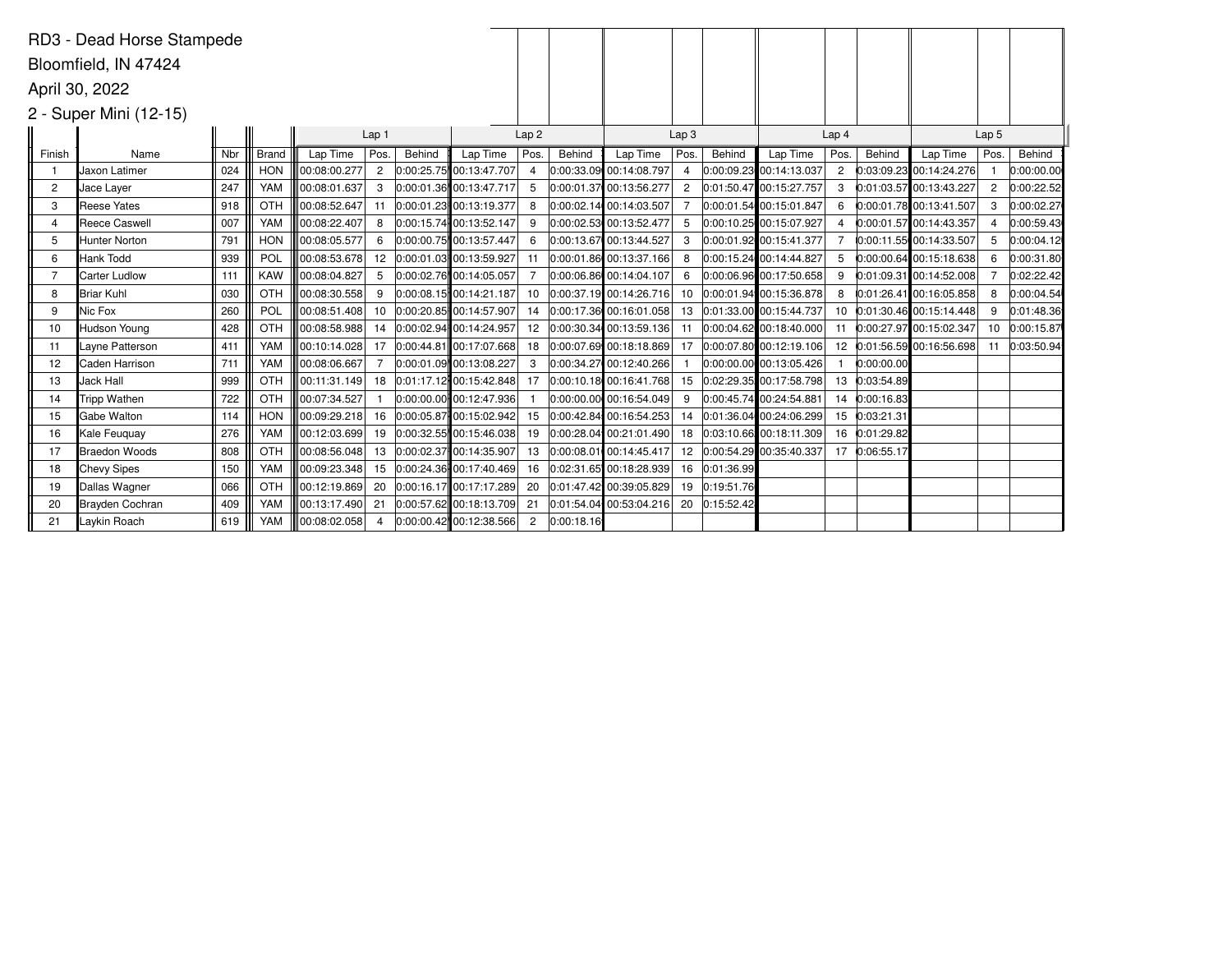|                | RD3 - Dead Horse Stampede |                          |            |              |                |        |                             |      |        |                           |                  |            |                             |                  |            |                           |      |            |
|----------------|---------------------------|--------------------------|------------|--------------|----------------|--------|-----------------------------|------|--------|---------------------------|------------------|------------|-----------------------------|------------------|------------|---------------------------|------|------------|
|                | Bloomfield, IN 47424      |                          |            |              |                |        |                             |      |        |                           |                  |            |                             |                  |            |                           |      |            |
|                | April 30, 2022            |                          |            |              |                |        |                             |      |        |                           |                  |            |                             |                  |            |                           |      |            |
|                | 3 - Girls Open (12-15)    |                          |            |              |                |        |                             |      |        |                           |                  |            |                             |                  |            |                           |      |            |
|                |                           | Lap <sub>1</sub><br>Lap2 |            |              |                |        |                             |      |        |                           | Lap <sub>3</sub> |            |                             | Lap <sub>4</sub> |            | Lap <sub>5</sub>          |      |            |
| Finish         | Name                      | Nbr                      | Brand      | Lap Time     | Pos.           | Behind | Lap Time                    | Pos. | Behind | Lap Time                  | Pos.             | Behind     | Lap Time                    | Pos.             | Behind     | Lap Time                  | Pos. | Behind     |
|                | Jordyn Bell               | 196                      | OTH        | 00:08:35.218 |                |        | $ 0:00:00.00 $ 00:14:45.257 |      |        | 0:00:00.00 00:14:36.397   |                  |            | $ 0:00:00.00 $ 00:16:08.088 |                  |            | 0:00:00.00 00:14:44.937   |      | 0:00:00.00 |
| $\overline{c}$ | Jocelyn Mercer            | 709                      | YAM        | 00:09:57.839 | 3              |        | $0:00:18.64$ 00:14:40.047   |      |        | 0:01:17.41 00:14:54.247   |                  |            | 0.01:35.26 00:15:40.657     | $\overline{2}$   |            | $0:01:07.83$ 00:15:18.048 |      | 0:01:40.94 |
| 3              | Hayly Dixon               | 065                      | OTH        | 00:09:39.198 | $\overline{2}$ |        | 0:01:03.98 00:15:08.728     |      |        | 0:00:10.04 00:15:16.317   |                  |            | 0:00:32.11 00:21:42.541     | 3                | 0:06:33.99 |                           |      |            |
|                | Gracyn Collier            | 949                      | YAM        | 00:10:48.149 |                |        | $0:00:50.31$ 00:15:23.647   |      |        | $0:01:23.87$ 00:15:34.328 |                  |            | 0:01:41.88  00:20:45.630    |                  | 0:00:44.97 |                           |      |            |
| 5              | <b>Tayah Stinson</b>      | 012                      | <b>HON</b> | 00:13:08.680 |                |        | 0:01:22.01 00:16:58.178     |      |        | 0:00:03.29 00:16:37.858   |                  |            | $ 0:03:16.74 $ 00:19:42.190 | 5                | 0:03:55.15 |                           |      |            |
| 6              | Brooke Phillips           | 121                      | YAM        | 00:10:57.719 | 5              |        | 0:00:09.57 00:15:43.538     |      |        | $0:00:29.46$ 00:16:46.718 |                  |            | $ 0:01:41.85 $ 00:27:04.583 | 6                | 0:04:05.65 |                           |      |            |
|                | Morgan Caswell            | 676                      | YAM        | 00:13:45.660 | 8              |        | $0.00:36.98$ 00:19:37.610   |      |        | 0:00:11.29 00:23:29.731   |                  | 0:10:08.28 |                             |                  |            |                           |      |            |
| 8              | Ella France               | 009                      | YAM        | 00:11:46.669 | 6              |        | 0:00:48.95 00:18:16.899     |      |        | 0:03:22.31 00:39:33.239   | 8                | 0:12:43.80 |                             |                  |            |                           |      |            |
| 9              | Keylee Taylor             | 525                      | YAM        | 00:15:00.181 | 9              |        | 0:01:14.52  00:18:11.799    |      |        | $0.03:05.12$ 00:40:44.969 | 9                | 0:04:20.14 |                             |                  |            |                           |      |            |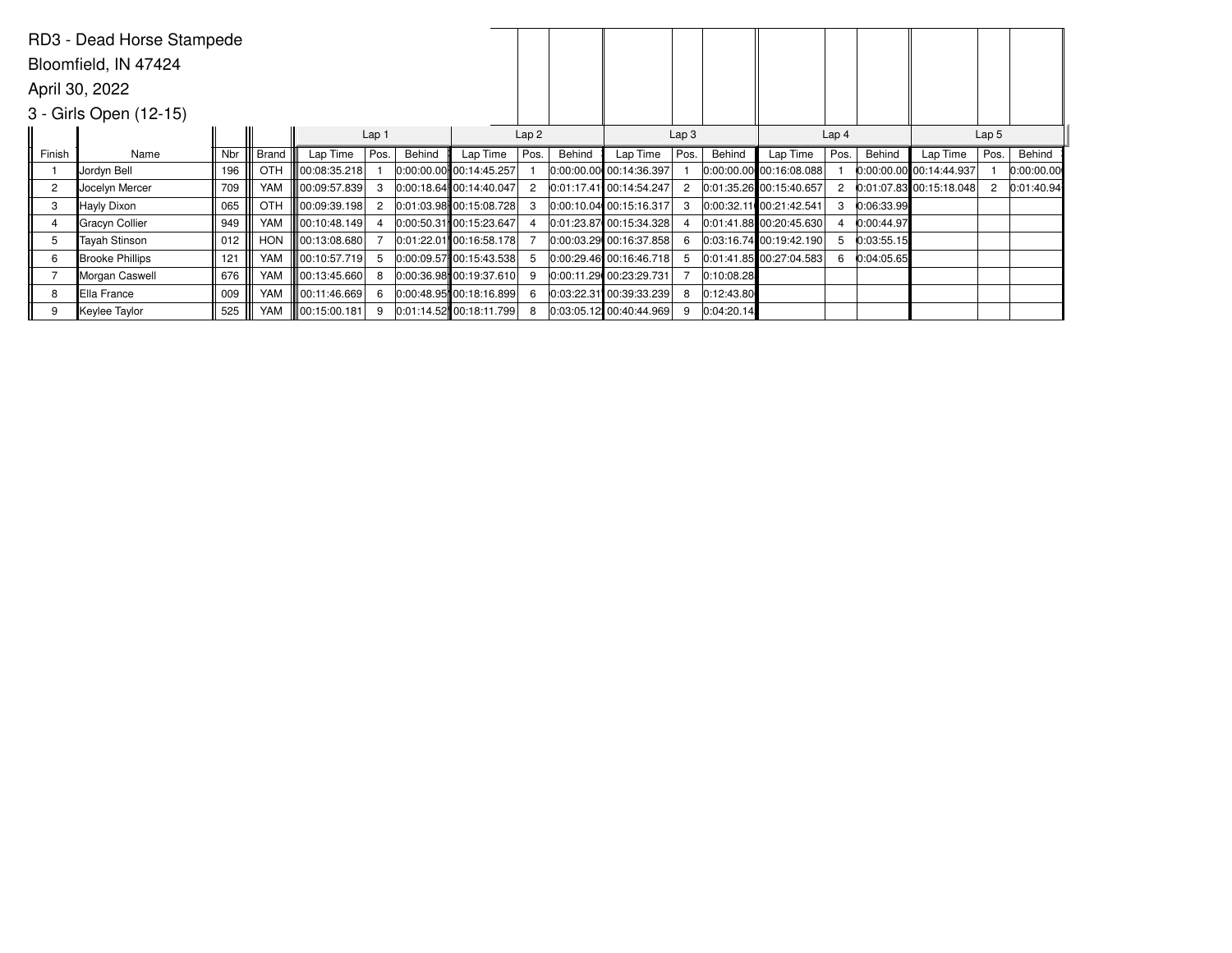|        | RD3 - Dead Horse Stampede |     |           |                        |                  |        |                             |      |        |                         |      |                  |                           |      |            |          |                  |        |
|--------|---------------------------|-----|-----------|------------------------|------------------|--------|-----------------------------|------|--------|-------------------------|------|------------------|---------------------------|------|------------|----------|------------------|--------|
|        | Bloomfield, IN 47424      |     |           |                        |                  |        |                             |      |        |                         |      |                  |                           |      |            |          |                  |        |
|        | April 30, 2022            |     |           |                        |                  |        |                             |      |        |                         |      |                  |                           |      |            |          |                  |        |
|        | 4 - 90 Limited            |     |           |                        |                  |        |                             |      |        |                         |      |                  |                           |      |            |          |                  |        |
|        |                           |     |           |                        | Lap <sub>1</sub> |        |                             |      | Lap2   |                         |      | Lap <sub>3</sub> |                           |      |            |          | Lap <sub>5</sub> |        |
| Finish | Name                      | Nbr | Brand III | Lap Time               | Pos.             | Behind | Lap Time                    | Pos. | Behind | Lap Time                | Pos. | Behind           | Lap Time                  | Pos. | Behind     | Lap Time | Pos.             | Behind |
|        | Evan Ludlow               | 429 | KAW       | <b>II</b> 00:10:15.899 |                  |        | $ 0:00:00.00 $ 00:16:26.028 |      |        | 0:00:00.00 00:17:10.438 |      |                  | 0:00:00.00 00:21:31.741   |      | 0:00:00.00 |          |                  |        |
|        | <b>Harper Cornelius</b>   | 011 | YAM       | 100:11:17.149          | $\overline{2}$   |        | $0:01:01.25$ 00:17:59.809   | 3    |        | 0:02:22.14 00:18:26.819 |      |                  | $0:03:24.91$ 00:20:02.080 |      | 0:02:21.75 |          |                  |        |
| 3      | Dawson Lane               | 207 | YAM       | 00:11:18.249           | 3                |        | $ 0:00:01.10 $ 00:15:36.568 | 2    |        | 0:00:12.89 00:17:24.048 |      |                  | 0:00:26.50 00:23:35.622   |      | 0:00:08.63 |          |                  |        |
|        | Kole Puller               | 507 | YAM       | 00:15:12.461           |                  |        | $0:03:54.21$ 00:21:44.821   |      |        | 0:07:40.32 00:31:37.425 | 4    | 0:20:50.93       |                           |      |            |          |                  |        |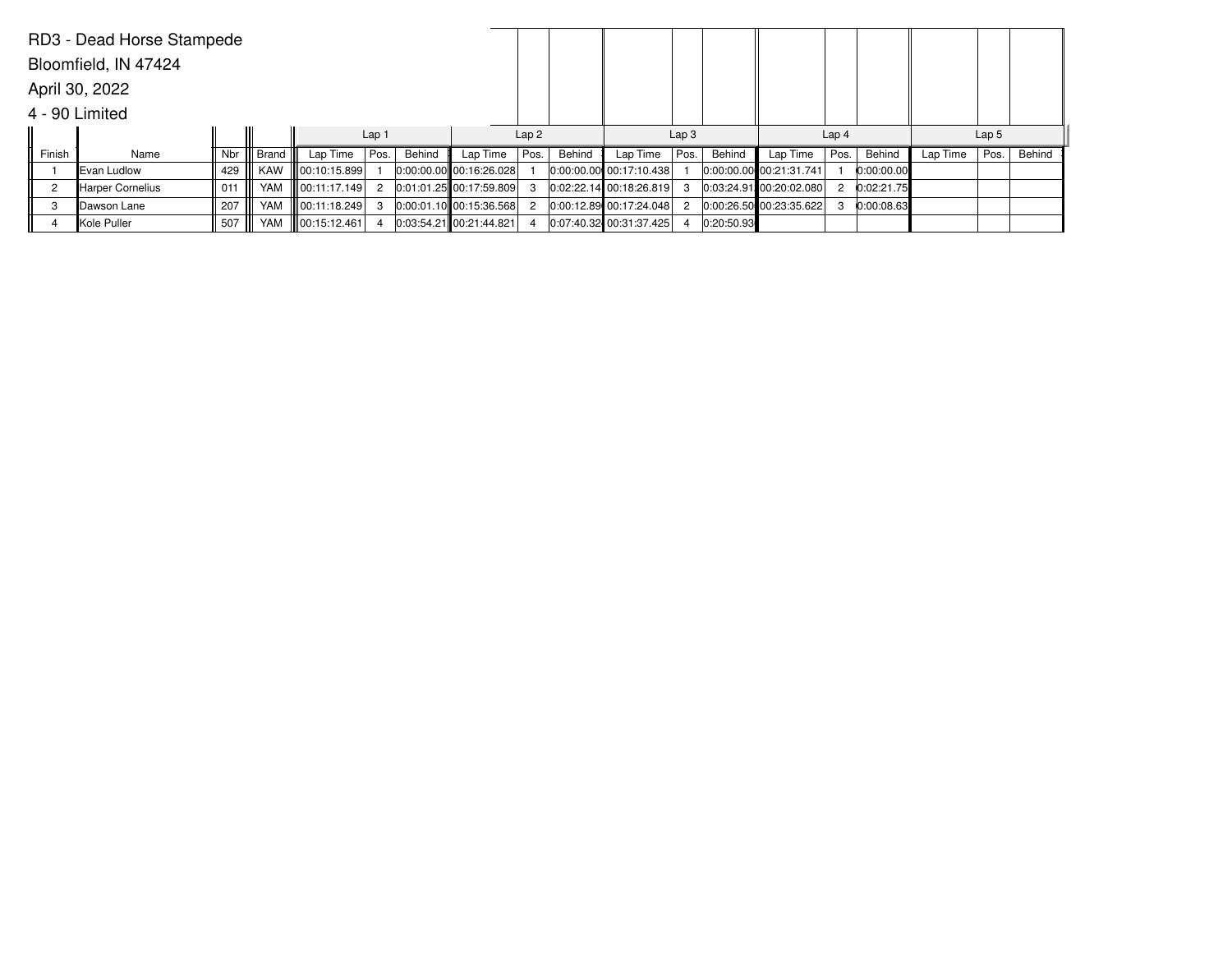|        | RD3 - Dead Horse Stampede |     |            |              |                  |        |                             |      |        |                         |                  |            |          |                  |        |          |                  |        |
|--------|---------------------------|-----|------------|--------------|------------------|--------|-----------------------------|------|--------|-------------------------|------------------|------------|----------|------------------|--------|----------|------------------|--------|
|        | Bloomfield, IN 47424      |     |            |              |                  |        |                             |      |        |                         |                  |            |          |                  |        |          |                  |        |
|        | April 30, 2022            |     |            |              |                  |        |                             |      |        |                         |                  |            |          |                  |        |          |                  |        |
|        | $6 - 90$ Stock $(8-12)$   |     |            |              |                  |        |                             |      |        |                         |                  |            |          |                  |        |          |                  |        |
|        |                           |     |            |              | Lap <sub>1</sub> |        |                             |      |        |                         | Lap <sub>3</sub> |            |          | Lap <sub>4</sub> |        |          | Lap <sub>5</sub> |        |
| Finish | Name                      | Nbr | Brand      | Lap Time     | Pos.             | Behind | Lap Time                    | Pos. | Behind | Lap Time                | Pos.             | Behind     | Lap Time | Pos.             | Behind | Lap Time | Pos.             | Behind |
|        | <b>Ruger Foster</b>       | 031 | <b>POL</b> | 99:13:26.821 |                  |        | $ 0:00:00.00 $ 00:19:29.079 |      |        | 0:00:00.00 00:34:57.497 |                  | 0:00:00.00 |          |                  |        |          |                  |        |